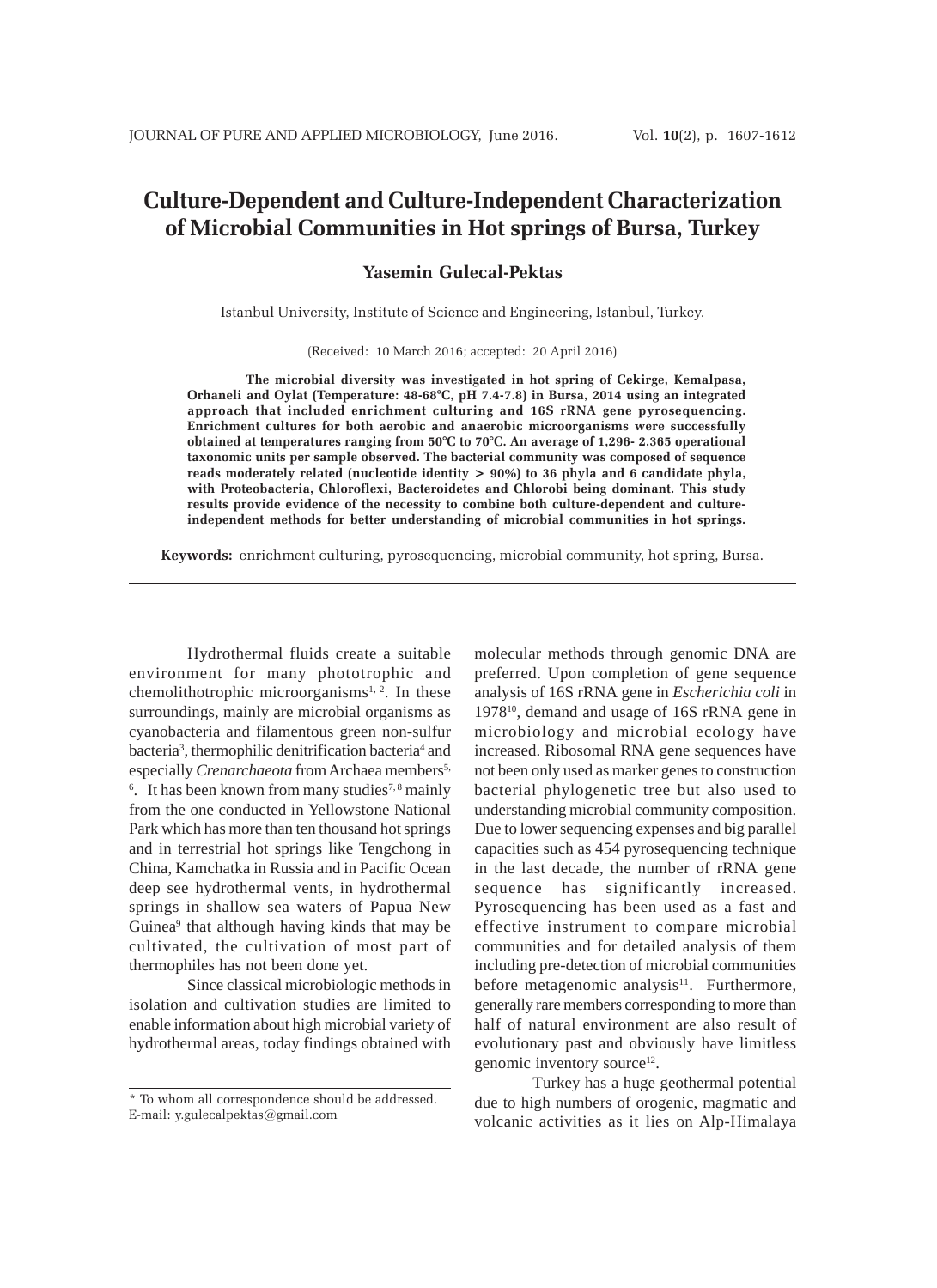orogenic belt  $^{13}$ . It is at the  $7<sup>th</sup>$  row in the world geothermal energy potential listing. Due to active faults and volcanism, there are over 600 geothermal springs mainly in Aegean Region, Northwest, Middle Anatolia, and East and Southeast Anatolia regions.

Cold springs and hot springs in the southern Marmara region have unique characteristics. The North Anatolian Fault Zone, is one of the most important fault zones in the world, is located in this region. With this study, microbial diversity has been determined with culture-dependent and culture-independent (454 pyrosequencing) for the first time in some of the Bursa´s hot springs using a holistic approach.

## **MATERIALS AND METHODS**

#### **Sample collection and analysis of fluid chemistry**

Fluid samples were collected at Cekirge, Oylat, Orhaneli and Kemalpasa hot springs in March 2014, Bursa, Turkey (Fig. 1). Fluid samples were filtered  $(0.22 \mu m)$  pore size Millipore filter) into acid-washed polypropylene bottles, and stored at 4°C until analysis. Fluid chemical and physical analyses were performed using the international standards suggested by the American Public Health Association (APHA)<sup>14</sup>. The temperature, pH and electrical conductivity of fluid were measured using a multiparameter analyser Multi 340i (WTW, Weilheim, Germany) in the field site. Total dissolved sulfide, dissolved oxygen, and total iron were measured in the field site by using a portable spectrophotometer (HACH model 2800) and reagent (Hach Co., Loveland, CO). Trace elements in these fluids were determined using a inductively coupled plasma mass spectrometry (ICP-MS). Chlorine, calcium, and magnesium values were detected with an ion chromatographer (ICS 1100, Thermo Scientific).

#### **Enrichment culturing**

The growth media for each site contained (per liter of distilled water):  $0.1 \text{ g KCl}, 0.3 \text{ g KH}_2\text{PO}_4$ ,  $1 \text{ g NH}_4\text{Cl}$ , ,  $20 \text{ mM NaNO3}$ , ,  $0.1 \text{ g CaCl}_2$ . $2 \text{H}_2\text{O}$ ,  $0.5$ g MgCl<sub>2</sub>. 6H<sub>2</sub>O, 1 g NaCl, 0.3 g K<sub>2</sub>HPO<sub>4</sub><sub>4</sub> g yeast extract, and 10 ml trace element solution [15]. A pH of 6.5, 7, and 7.5 were tested. The Hungate technique (1969) was used throughout [16]. Growth experiments were performed in triplicate using Hungate tubes containing basal medium.

Water baths were used to incubate bacterial cultures at  $50^{\circ}$ C and up to  $75^{\circ}$ C. The strain was subcultured under the same experimental conditions before growth rates were determined. **DNA extraction, 454 Pyrosequencing and Sequence Analysis**

Genomic DNA was extracted from the enrichment culture samples using the Fast DNA Spin Kit for Soil (MP Biomedicals, CA, USA) following the manufacturer's instructions. Final extracts were stored in an "80° C freezer until further analysis. For the pyrosequencing, the V3-V5 hypervariable region of the 16S rRNA gene was amplified using PCR as previously described $17$ , with Bact-338F/Bact-909R. A single-step 30 cycle PCR using the HotStar Taq Plus Master Mix Kit (Qiagen, Valencia, CA) was used with the following conditions: 94°C for 3 minutes, followed by 30 cycles of 94°C for 30 seconds, 53°C for 40 seconds and 72°C for 1 minute. Then, a final elongation step at 72°C for 5 minutes was performed. Following PCR, amplicons from three reactions for each sample were excised from gels, pooled, then purified using QIAquick Gel Extraction Kit (Qiagen Inc., Valencia, CA, USA). The samples were sequenced with a 454/Roche GS-FLX-Titanium system (Roche, Mannheim, Germany) in a commercial facility (Research and Testing Laboratories, Lubbock, TX).

Sequence analysis by combining the quantitative data into microbial ecology (QIIME), Mothur software v.1.33.0, and ribosomal database project (RDP II) programs were as described previously<sup>18</sup>. The sequences were deposited in the NCBI Sequence Read Archive under accession number SRXMA379513.

## **RESULTS AND DISCUSSION**

There are many studies conducted about the geochemistry of the hot springs at Turkey in the past decade<sup>19, 20, 21, 22</sup>. Nowadays, our understanding of microbial ecology of hot springs in Turkey remain limited. This first study is describing the microbial composition of hot springs in Bursa (Turkey) by using enrichment culturing and high-throughput sequencing.

The results of the water geochemistry for all sampling sites are shown in Table 1. Average temperature of hot springs in this study was between 48<sup>o</sup>C and 68<sup>o</sup>C. The pH value was between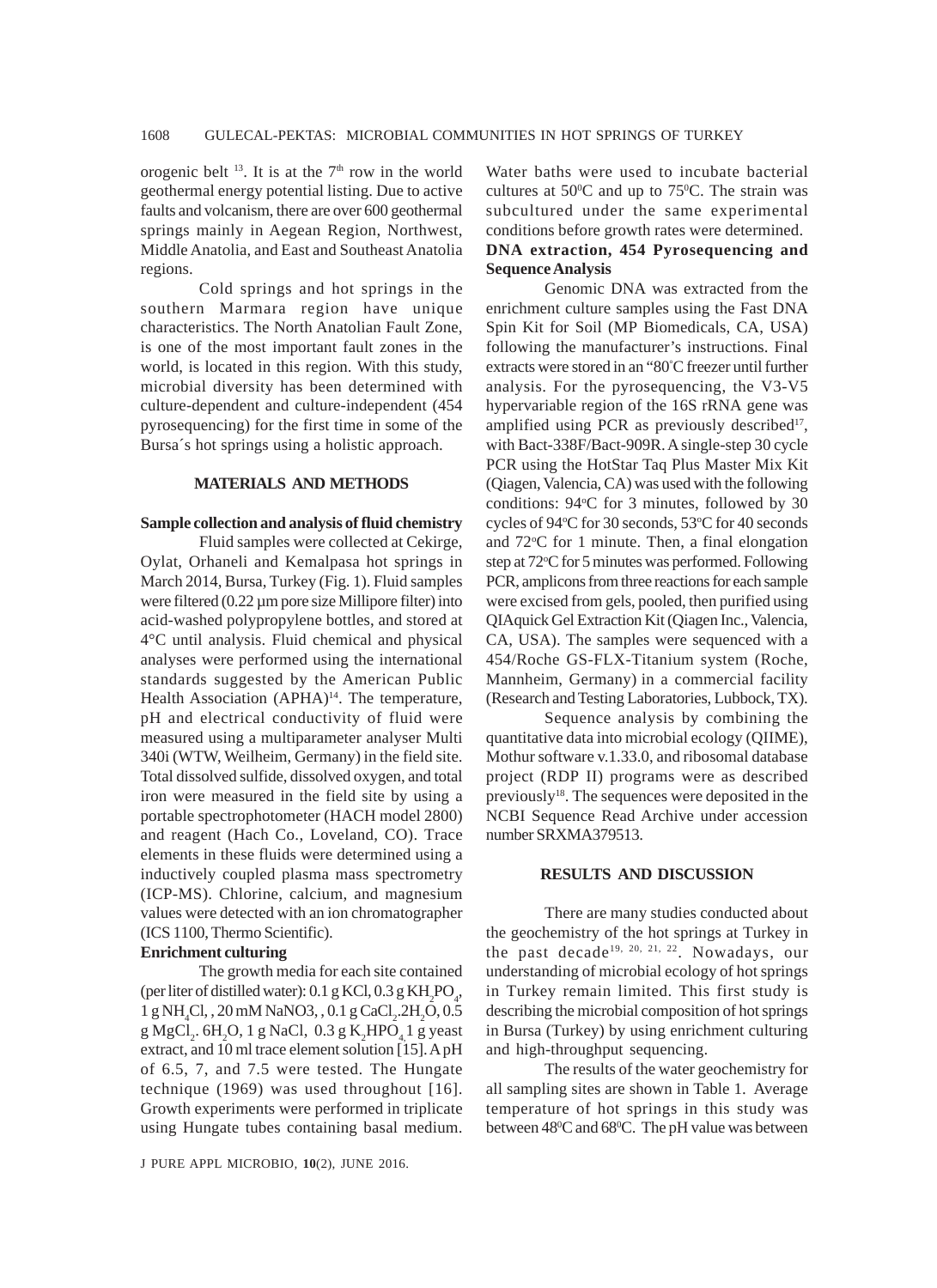7.4 and 7.8. Comparing the value of calcium, magnesium and chlorine obtained in this study to rain water<sup>23</sup> and marine hydrothermal vent value<sup>24</sup> reported in other studies, it has been concluded that geothermal waters used in this study are meteoric origin because calcium, magnesium, sulfate, chlorine values in this study are highly over the values of rain waters but very lower than value of hydrothermal vent. Similarly hot springs of Simav regions were detected meteoric origin, similarly<sup>25</sup>.

The pyrosequencing of samples generated a total 267,850 sequence reads after quality filtering and contaminant removal, representing 80% of the original data set. The sample library size ranged from 4,690 to 7,420 sequence reads using for further analysis. The Kemalpasa hot spring sample, observed species richness was 2,365 OTUs with highest values, followed by the Cekirge hot spring, Orhaneli hot spring and Oylat hot springs samples (Table 2). Shannon index between 3.98 and 4.92, and the Chao1 richness ranged from 1,890 to 2,365 (Table 2) in these hot springs. Several studies<sup>26, 27, 28</sup> have demonstrated that the terrestrial hot springs have a high level of bacterial diversity.

A total of 36 phyla and 6 candidate phyla were identified from in this study. Bacterial



**Fig. 1.** Map of Sample Locations in Bursa, Turkey (source:google earth)

|                          | Cekirge | Oylat  | Orhaneli | Kemalpasa |
|--------------------------|---------|--------|----------|-----------|
| On-site data             |         |        |          |           |
| Fluid Temp $(^{\circ}C)$ | 48      | 45     | 68       | 50        |
| рH                       | 7.5     | 7.6    | 7.8      | 7.4       |
| Conductivity $\mu S$     | 2146    | 1870   | 2423     | 1907      |
| Major Ions               |         |        |          |           |
| $Cl^-(ppm)$              | 5.7     | 3.2    | 11       | 9.5       |
| $PO4-3 (ppm)$            | < 0.02  | < 0.02 | < 0.02   | < 0.02    |
| $NO3$ - (ppm)            | 2.52    | 0.14   | 0.40     | 0.98      |
| $Na+$ (ppm)              | 30.90   | 22.70  | 19.03    | 185       |
| NH <sub>3</sub> N (mg/L) | < 0.05  | n.a.   | < 0.05   | 0.07      |
| $K^+$ (ppm)              | 4.72    | 3.86   | 15.70    | 5.93      |
| $Mg^{+2} (mg/L)$         | 19      | 6.8    | 124      | 87        |
| $Ca^{+2}$ (mg/L)         | 67      | 123.4  | 412      | 464       |
|                          |         |        |          |           |

**Table 1.** Field data and geochemistry of fluids collected at Cekirge, Oylat, Orhaneli and Kemalpasa hot springs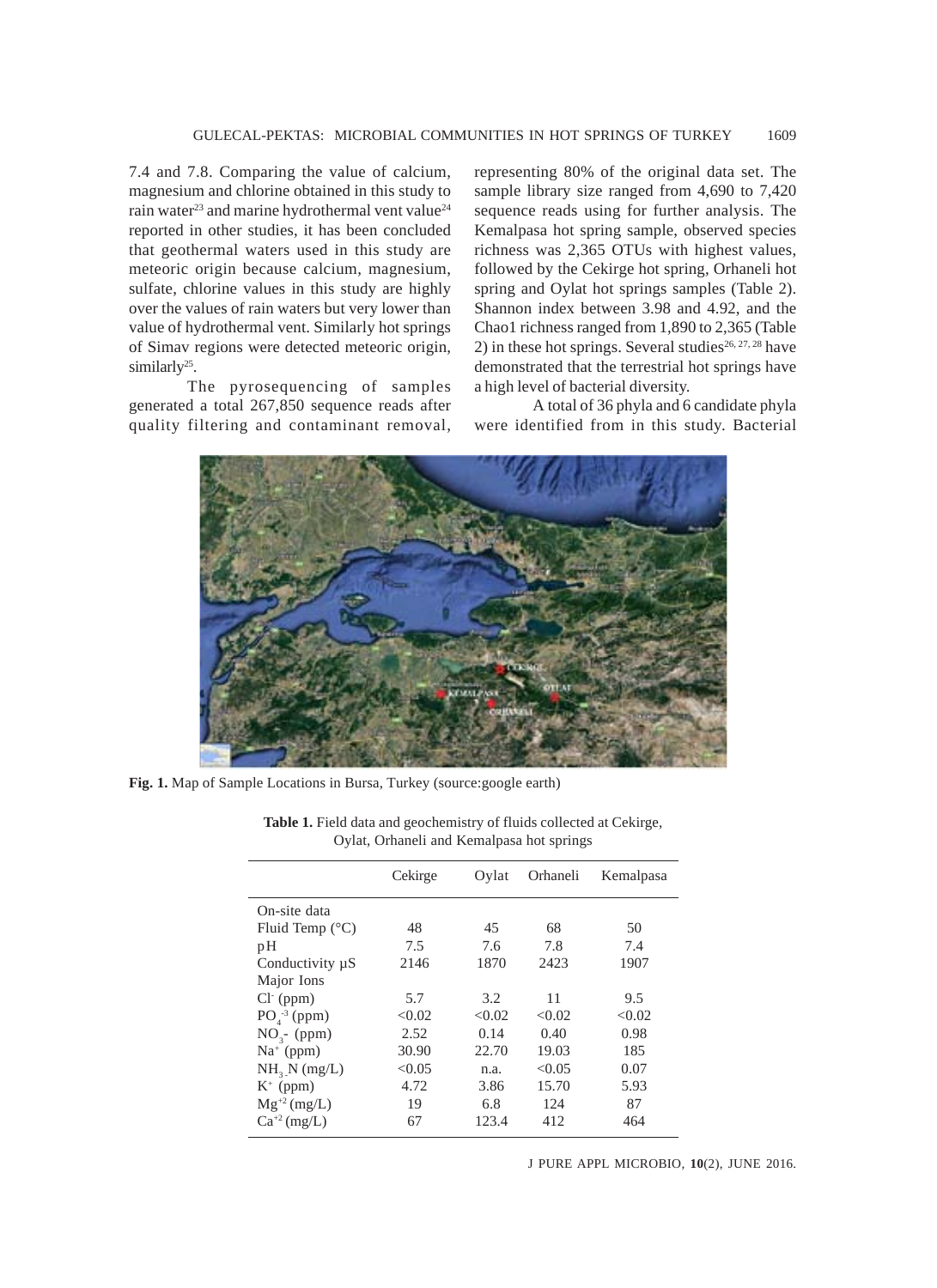

**Fig. 2.** Bacterial community composition of 454 sequence libraries

**Table 2.** Summary of 454 –pyrotaq OTUs and diversity and richness estimates

| Sample    | Number<br>of OTUs | Chao1 | <b>ACE</b> | Shannon |
|-----------|-------------------|-------|------------|---------|
| Cekirge   | 1,896             | 2,810 | 3,812      | 4.73    |
| Kemalpasa | 2,365             | 2,641 | 4,106      | 4.92    |
| Orhaneli  | 1,568             | 2,260 | 3,520      | 4.10    |
| Oylat     | 1,296             | 1,890 | 2,856      | 3.98    |

a Calculated using ACE richness estimator

communities were dominated by *Proteobacteria*, with abundances ranging from 45% to 55 for all sampling sites (Figure 2). *Chloroflexi* and *Bacteroidetes* were second and third most abundant phylum, followed by *Firmicutes, Chlorobi* in Cekirge, Kemalpasa and Orhaneli hot springs samples. On the other hand, *Bacteroidetes* and *Chloroflexi* were second and third most abundant phylum, followed by *Cyanobacteria and Firmicutes* in sample of Oylat hot spring. The OTUs within *Proteobacteria* were distributed between *Alphaproteobacteria*, *Betaproteobacteria* and *Gammaproteobacteria* for each sample (Figure 3). Previous culture-independent based studies determined the most dominant phyla is *Proteobacteria*29 and *Chloroflexi* and *Bacteroidetes*30, 31, both of which were also detected by environmental sequence, stable isotope and lipid analyses. It has been determined that the most present bacteria genus were respectively *Thiofaba*, *Ignavibacterium*, *Chloroflexus, Gpl* and *Gp3* in this study.

J PURE APPL MICROBIO*,* **10**(2), JUNE 2016.



**Fig. 3.** Distribution of Proteobacteria class in 454 pyrosequencing libraries

Previously identified cultured representatives of bacterial members of *Geobacillus* and *Aeribacillus*32, 33 were detected by traditional isolation method. On the other hand, relative to these culture-dependent and clone library approaches, which are important to reveal variations of microbial communities in different hot springs of same geological region.

## **CONCLUSION**

This research is the fisrt study about the characterization of microbial communities in Cekirge, Kemalpasa, Orhaneli and Oylat hot springs, Bursa, Turkey using enrichment culturing and 454-pyrosequencing. According to the results have shown that these fault-associated hot springs include high diversity of microorganism. The knowledge about microbial communities at genus level might be basement the further research about isolation of enzymes of thermophiles.

### **ACKNOWLEDGMENTS**

I would like to thank Bursa Municipal for logical support in field site. Funding was provided by the Istanbul University Scientific Research Project, Project number IRP 32221.

#### **REFERENCES**

1. Castenholz, R.W., Composition of hot spring microbial mat: a summary. Microbial Mats: Stromatolites, 1984; pp. 101- 119. Alan Liss,

1610 GULECAL-PEKTAS: MICROBIAL COMMUNITIES IN HOT SPRINGS OF TURKEY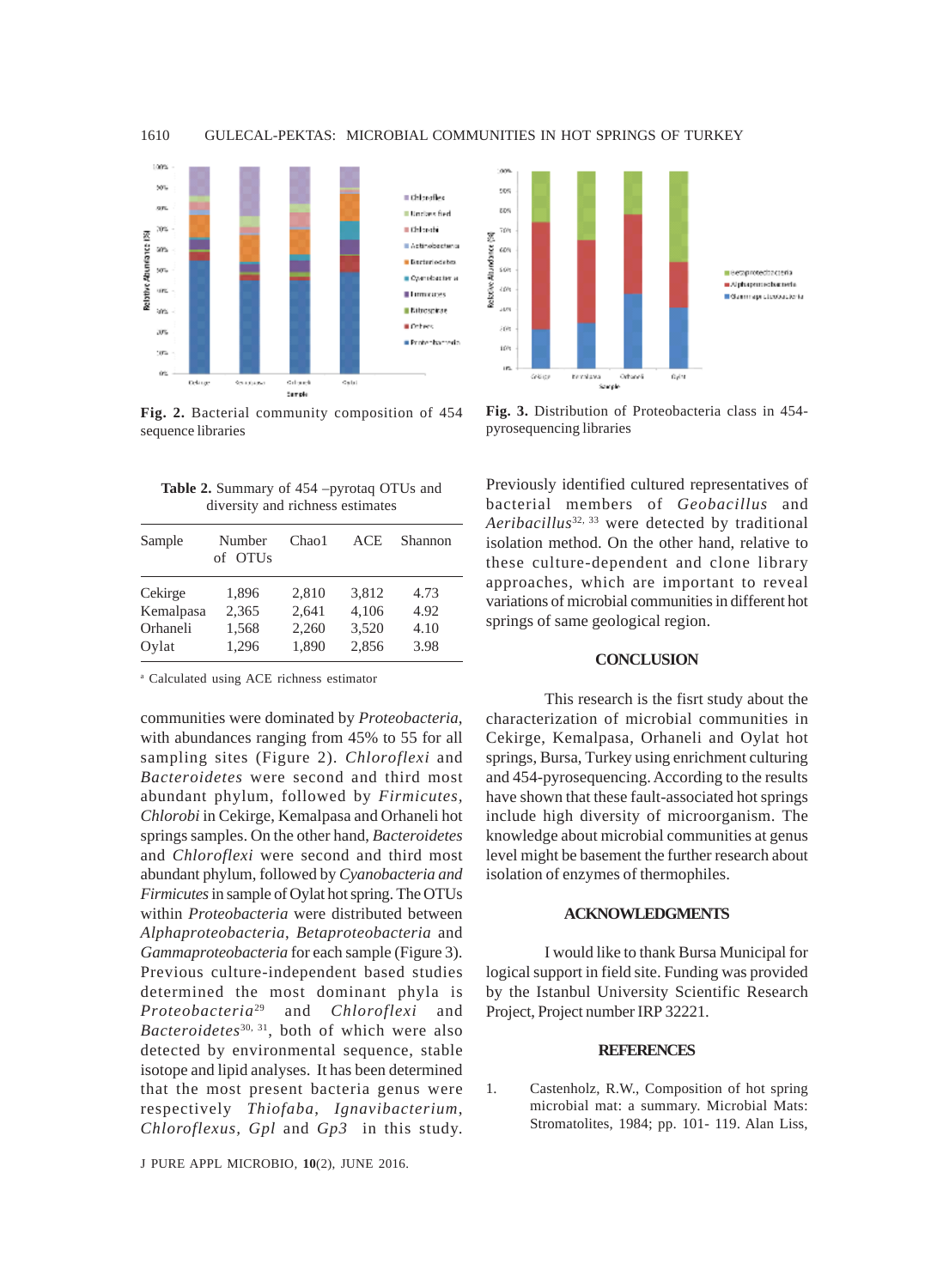New York

- 2. Ward, D.M., Ferris, M.J., Nold, S.C., Bateson, N.M., A natural view of microbial diversity within hot spring cyanobacterial mat communities. *J. Microbiol.Mol. Biol. R.*, 1998; **62**:1353-1370
- 3. Byrne, N., Strous, M., Vet, C., Presence and activity of anaerobic ammonium-oxidizing bacteria at deep-sea hydrothermal vents. *ISME Journal,* 2008; doi:10.1038/ismej.2008.72
- 4. Hollocher, T.C., Kristjansson, J.K., Thermophilic denitrifying bacteria a survey of hot springs in southwestern Iceland. *FEMS Microbiol Ecol,* 1992; **101**:113-119
- 5. Barns, S.M., Delwiche, C.F., Palmer, J.D., Pace, N.R., Perspective on archaeal diversity, thermophily and monophly from environmental rRNA sequences. *P Natl Acad Sci USA*, 1996; **93**:9188-9193
- 6. Kvist,T., Mengewein, A., Manzei, S., Ahring, B.K., Westernmann, B.K., Diversity of thermophilic and non-thermophilic crenarchaeota at 81 C. *FEMS Microbiol Lett,* 2005; **244**:61-68
- 7. Meyer-Dombard, R.D., Shock, L.E., Amend, J.P., Archaeal and bacterial communities in geochemically diverse hot springs of Yellowstone National Park, USA. *Geobiology,* 2005; **3**: 211-227
- 8. Huang, Z., Henlund, B.P., Younas, Y., Wiegel, J., Zhou, J., Molecular phylogeny of uncultivated Crenarchaeota in Great Basin hot springs of moderately elevated temperature. *Geomicrobiol J.,* 2007; **24**: 535-542
- 9. Meyer-Dombard, R.D., Price, R.E., Pichler, T., Amend, J.P., Prokaryotic populations in arsenicrich shallow-sea hydrothermal sediments of Ambitle Island, Papua New Guinea, *Geomicrobiol J,* 2012; **29**:1–17, 2012
- 10. Brosius, J., Palmer, M.L., Kennedy, P.J., Noller, H.F., Complete nucleotide sequence of a 16S ribosomal RNA gene from E.coli. *Proc.Natl. Acad. Sci. USA* 1978; **75**:4801-4805
- 11. Tringe,S.G., Hugenholtz,P., A renaissance for the pioneering 16S Rrna gene. *Curr. Opin. Microbiol.* 2008; **11**:442-446
- 12. Sogin, M.L., Morrison, H.G., Huber, J., Welch, D., Huse, S.M., Neal, P.R., *et al*, Microbial diversity in the deep sea and the underexplored rare biosphere. *Proc.Natl.Acad. Sci, USA,* 2006; **103**:1211-1210
- 13. Ketin, I. Tectonic units of Anatolia (Asia Minor). *Bull MTA*, 1966; **66**:23–34
- 14. APHA, 2005, Standarts Methods for the Examination of Water & Wastewater, 21st edition
- 15. Burnett, GW, Pelczar, MJ Jr, Conn, HJ, 1957.

Preparation of media. In: Conn HJ, Pelczar MJ Jr (eds) Manual of microbiological methods. McGraw-Hill, New York, pp 37–63

- 16. Hungate, RE, A roll tube method for the cultivation of strict anaerobes. In: Norris JR, Ribbons DW (eds) Methods in microbiology, vol 3B. Academic Press, New York, 1969; pp 117–13
- 17. Pinto, AJ, Raskin, R., PCR biases distort bacterial anda archaeal community structure in pyrosequencing datasets, *Plos One,* 2012; **7**(8).
- 18. Gulecal-Pektas, Y., Bacterial diversity and composition in Oylat Cave (Turkey) with combined Sanger/Pyrosequencing approach, *Polish Journal of Microbio.* **65**.1:69-75
- 19. Suer, S., Gulec, N., Mutlu, H, Hilton, D.R., Cifter, C., Sayin, M., Geochemical monitoring of geothermal waters (2002-2004) along the North Anatolian Fault Zone, Turkey: Spatial and Temporal Variations and Relationship to Seismic Activity. *Pure and Applied Geophysics,* 2008; **165**: 17-43.
- 20. Karakus, H., Simsek, S, Hydrogeological and geochemical studies of Efteni and Derdin geothermal areas, Turkey, *Geothermics*, 2008; **37**:510-524
- 21. Davraz, A., Hydrogeochemical and hydrogeological investigations of thermal waters in the Usak Area (Turkey), *Environmental Geology,* 2008; **54**:615-628
- 22. Sanliyuksel, D., Baba, A., Hydrogeochemical and isotopic composition of a low-temperature geothermal source in northwestern Turkey: case study of Kirkgecit geothermal area. *Environmental Earth Sci,* 2011; **62**:529-540
- 23. Demiroglu, M., Orgun, Y., Yaltirak, C., Hydrogeology and hydrogeochemistry of Gunduzu semi-arid basin (Eskisehir, Central Anatolia), *Environ.Earth Sci.,* 2011; **64**: 1433- 1443
- 24. Rogers, K.L., Amend, J.P., Gurrieri, S., Temporal changes in fluid chemistry and energy profiles in the Vulcona Island hydrothermal system. *Astrobiology,* 2007; **7**: 905-932
- 25. Palabiyik, Y., Serpen, U., Geochemical assessment of Simav geothermal field, Turkey, *Rev.Mex de Ciencias Geologica,* 2008; **25**: 408-425.
- 26. Boyd ES, Hamilton T.L., Spear JR, Lavin M & Peters JW, [FeFe]-hydrogenase in Yellowstone National Park: evidence for dispersal limitation and phylogenetic niche conservation. *ISME J,* 2010; **4**: 1485–1495.
- 27. Cox A, Shock EL & Havig JR, The transition to microbial photosynthesis in hot spring ecosystems. *Chem Geol,* 2011; **280**: 344–351.
- 28. Huang Q, Dong C, Dong R *et al*., Archaeal and

J PURE APPL MICROBIO*,* **10**(2), JUNE 2016.